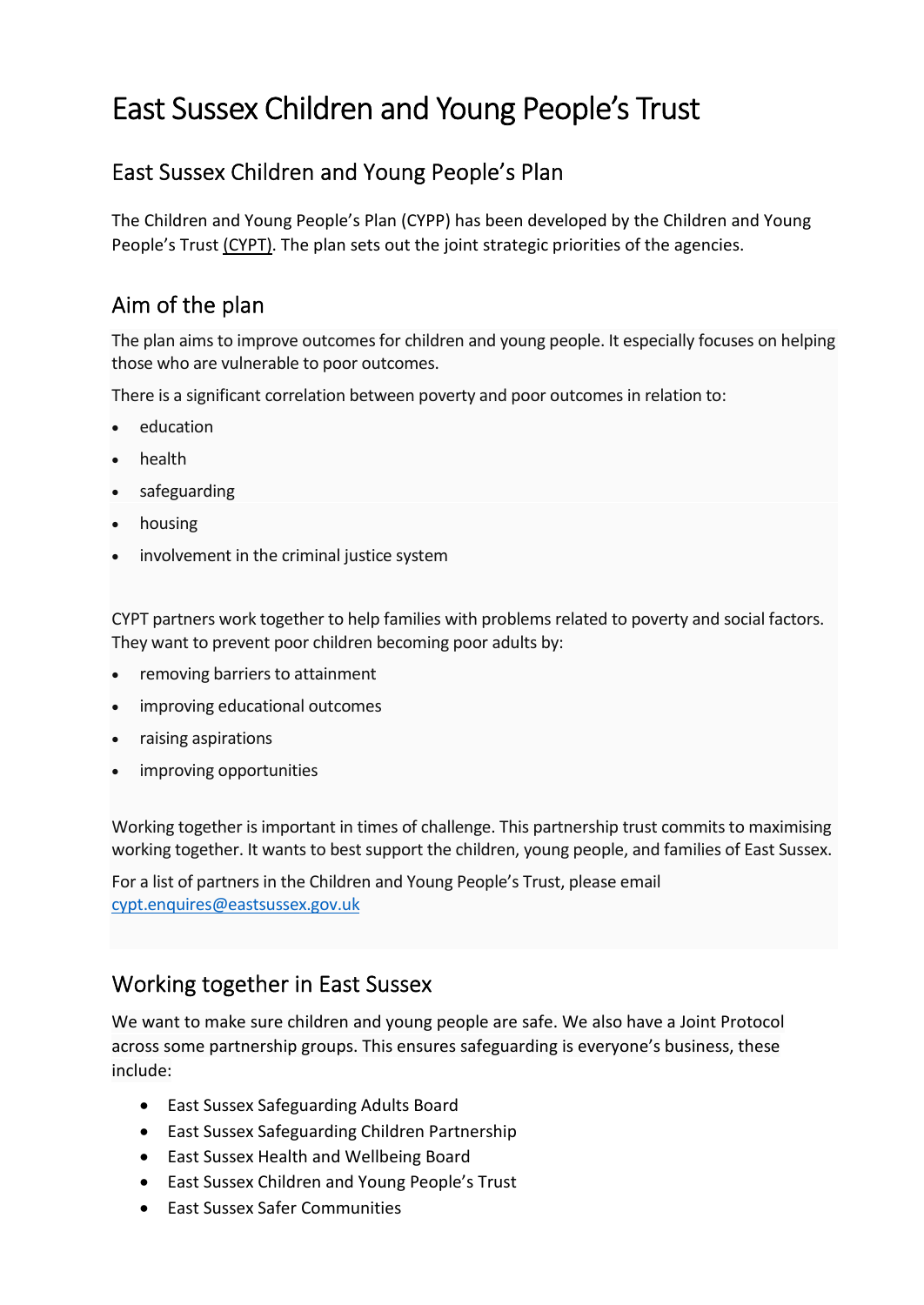# Priorities

- Improving the school readiness of children at all transition stages
- Helping more parents enter, sustain and progress in work
- Improving the quality of life of low-income families in other ways where possible
- Ensuring effective early help and safeguarding for young people
- Improving education, attainment, and skill levels of young people 14-19. This includes through a strong academic route. It also includes wider range of apprenticeship, vocational training, and work experience opportunities
- Improving emotional wellbeing and mental health support

# Desired Outcomes

- Children attain and progress well from early years into education, training and employment
- The gap for disadvantaged pupils at all Key Stages is as small as possible. All children progress well from early years into education, training, and employment
- Parents are more resilient
- Children at risk of harm are kept safe
- Young people take part in education or training or until at least 18. This improves their long-term employment and health prospects
- Children, young people, and families have increased emotional wellbeing

# How do we know if we are making a difference?

These are the measures to see what extent the priorities in the Children and Young People's Plan are being met and achieved:

We will be able to track and monitor progress using a range of performance measures:

The percentage of:

- pupils achieving a "good level of development\*" at the Early Years Foundation Stage (EYFS)
- eligible 2-year olds who take up a place with an eligible Early Years provider
- reception year children (aged 4-5) classified as overweight (including obese)
- children in East Sussex who are living in poverty
- The proportion of adults in employment and those receiving out of work benefits
- The number of families in temporary and emergency accommodation
- Referrals to CAMHS
- Self-harm admission rate for those aged 10-24 years in East Sussex
- The number of households eligible to receive family support intervention (Troubled Families programme)
- The rate per 10,000 (of 0-17 population) of children with a Child Protection Plan
- The rate of Looked After Children (per 10,000 children)
- The average Progress 8\*\* score for state funded schools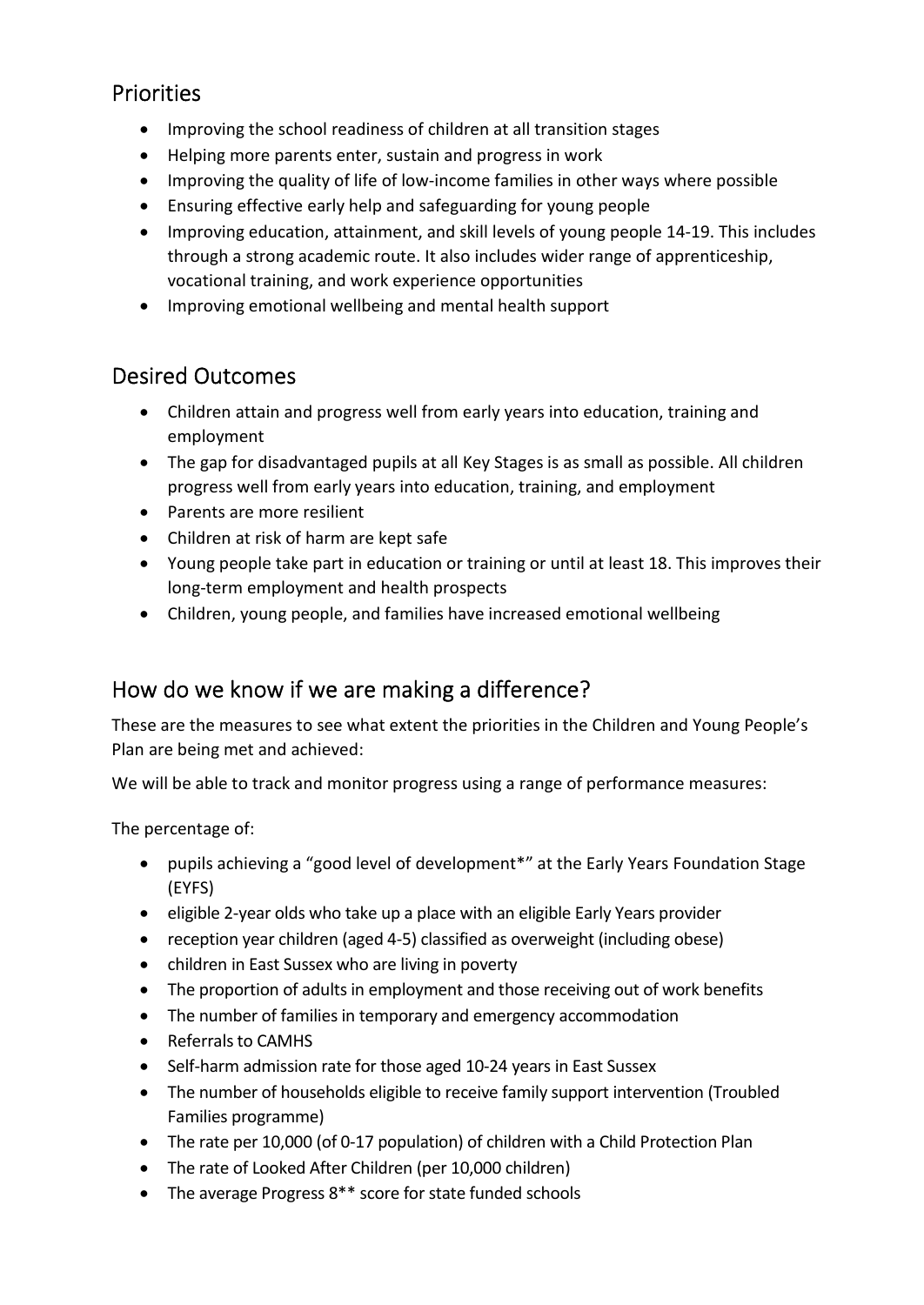• The percentage of young people in education, training, or employment with training (RPA). Age 16 (Year 12) and 17 (Year 13)

\*A pupil achieving at least:

- the expected level in each Early Learning Goal (ELG) within the three prime areas of learning

- the expected level in each ELG within the literacy and numeracy specific areas of learning

\*\* The average Progress 8 score shows how much progress pupils at this school made between the end of key stage 2 and the end of key stage 4. This is compared to pupils across England who had similar results at the end of key stage 2

# What are children and young people in East Sussex saying?

"Thank you for being there during the hardest times. Thank you for always letting me know that I am not alone, and that there were people to help me through." (Age 13)

"My social worker spends a lot of time with me getting to know me; talking about unicorns and playing with slime." (Age 11)

"Makes sure that we are the best we can be." (Age 11) "It's great that young people across East Sussex work together in a productive way. We make a difference to our mental health. Young people are not apathetic and when we are supported to influence positive change, we're ready to do it."

"My social worker has given me coping strategies to deal with my anxiety. She has got to know me well and is creative about how I cope with stress." (Age 14)

# Youth Cabinet campaign priorities

Young people in East Sussex took part in the 2020 'Make Your Mark' national ballot. Through this ballot they identified their top ten concerns:

Local issues:

- 1. domestic violence (539)
- 2. homelessness (491)
- 3. access to training and jobs (251)
- 4. transport (161)
- 5. childhood obesity and food poverty (144)